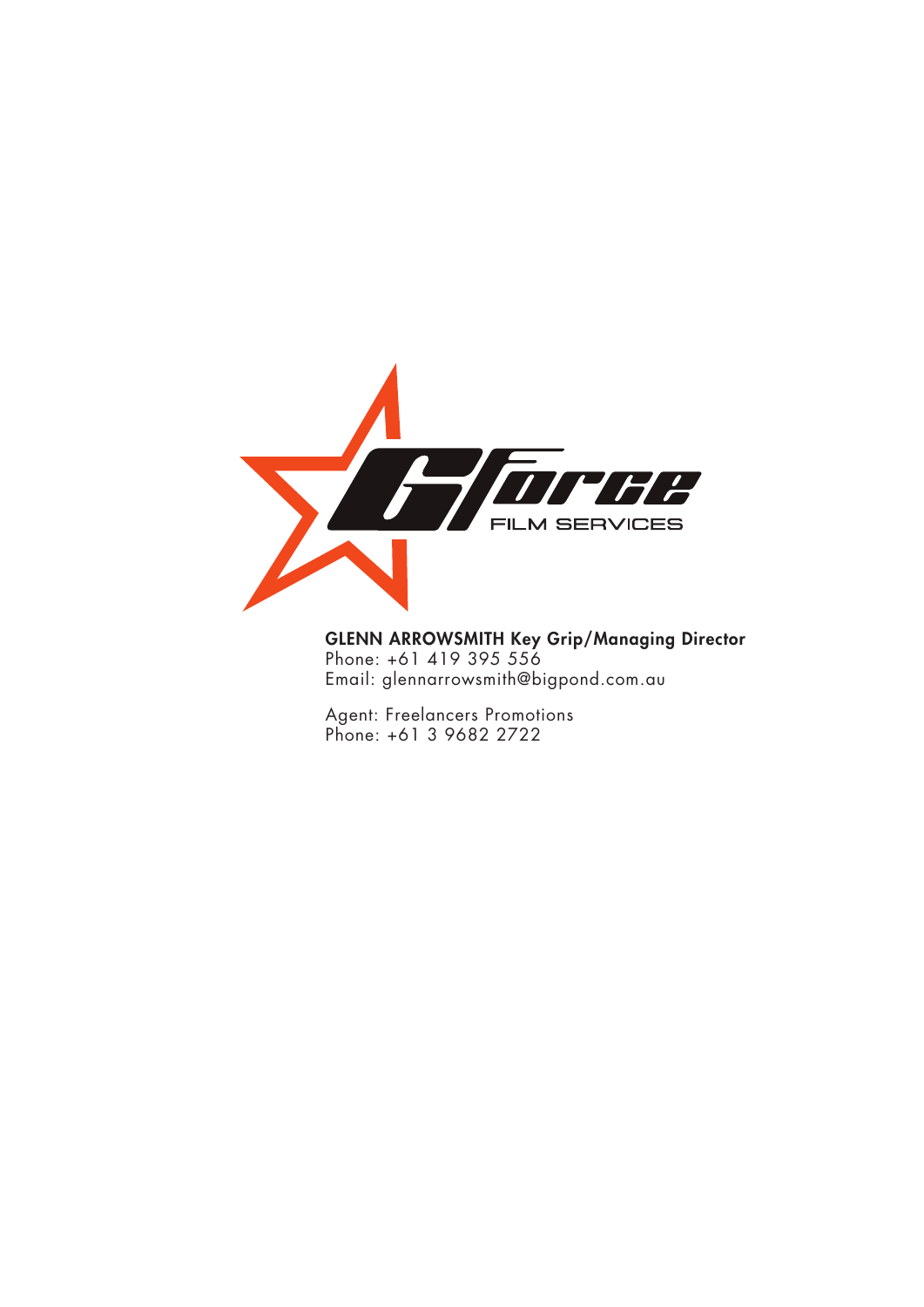Agent: Freelancers Promotions Agent Phone: +61 3 9682 2722



• ARRI Stab Head Technician • Chapman Dolly Specialist • Fisher Dolly Specialist • Tracking Vehicle

• Scorpio Head Technician • Cam Remote & Mini Mote Technican • Stab C • Gyron FS Technican

• Heavy Vehicle Drivers licence • Motorbike licence • Boat & PWC licence • Low Loader Specialst

• Elevated Work Platform Licence • OHS Certificate • Technocranes • Experienced with all types of Camera Cranes including GF 14 / GF 10 / GF 8 / GF 6 / Giraffe / Extenda / Scanner / Phoneix

| <b>FILM CREDITS</b> |                                               | <b>DIRECTOR</b>                                                   | <b>DP</b>            | <b>POSITION</b> |
|---------------------|-----------------------------------------------|-------------------------------------------------------------------|----------------------|-----------------|
| 2022                | <b>BETTERMAN</b>                              | <b>Michael Gracie</b>                                             | Eric Wilson          | Key Grip        |
| 2021                | <b>SHANTARAM - APPLE TV</b>                   | <b>Bharat Nulluri</b><br>lain B McDonald<br><b>Bronwen Hughes</b> | Stephan Duscio       | Key Grip        |
| 2020/21             | <b>BLACKLIGHT</b>                             | Mark Williams                                                     | Shelley Johnson      | Key Grip        |
| 2020                | <b>HIGH GROUND</b>                            | Stephen Johnson                                                   | <b>Andrew Commis</b> | Key Grip        |
| 2019                | <b>TRUE HISTORY OF THE KELLY GANG</b>         | Justin Kurzel                                                     | Ari Wegner           | Key Grip        |
| 2019                | <b>JUDY AND PUNCH</b>                         | Mirrah Foulkes                                                    | Stefan Duscio        | Key Grip        |
| 2017                | THE NIGHTINGALE                               | Jennifer Kent                                                     | Radek Ladczuk        | Key Grip        |
| 2017                | <b>UPGRADE</b>                                | Leigh Whannell                                                    | Stefan Duscio        | Key Grip        |
| 2016                | <b>JUNGLE</b>                                 | Greg McLean                                                       | Stefan Duscio        | Key Grip        |
| 2016                | <b>THE LEFTOVERS (TV US-Series)</b>           | Mimi Leder                                                        | John Grillo          | Key Grip        |
| 2015                | <b>BERLIN SYNDROME</b>                        | Cate Shortland                                                    | Germain McMicking    | Key Grip        |
| 2015                | <b>CHILDHOOD'S END</b><br>(TV Mini-US-Series) | Nick Hurran                                                       | Neville Kidd         | Key Grip        |
| 2015                | <b>TOMORROW,</b><br><b>WHEN THE WAR BEGAN</b> | <b>Brendan Maher</b>                                              | Simon Ozolins        | Key Grip        |
| 2014                | <b>THE DRESSMAKER</b>                         | Jocelyn Moorhouse                                                 | Don McAlpine         | Key Grip        |
| 2014                | <b>KING'S DAUGHTER</b>                        | Sean McNamara                                                     | Conrad Hall          | Key Grip        |
| 2013                | <b>THE MULE</b>                               | Angus Sampson                                                     | Stephan Duscio       | Key Grip        |
| 2012                | <b>I, FRANKENSTEIN</b>                        | <b>Stuart Beattie</b>                                             | Ross Emery           | Key Grip        |
| 2012                | <b>SAVE YOUR LEGS!</b>                        | Boyd Hicklin                                                      | Mark Wareham         | Key Grip        |
| 2011                | <b>LORE</b> (Feature shot in Germany)         | Cate Shortland                                                    | Adam Arkapaw         | Key Grip        |
| 2011                | <b>ANY QUESTIONS FOR BEN</b>                  | Rob Sitch                                                         | Stephan Duscio       | Key Grip        |
| 2010                | <b>ANIMAL KINGDOM</b>                         | David Michôd                                                      | Adam Arkapaw         | Key Grip        |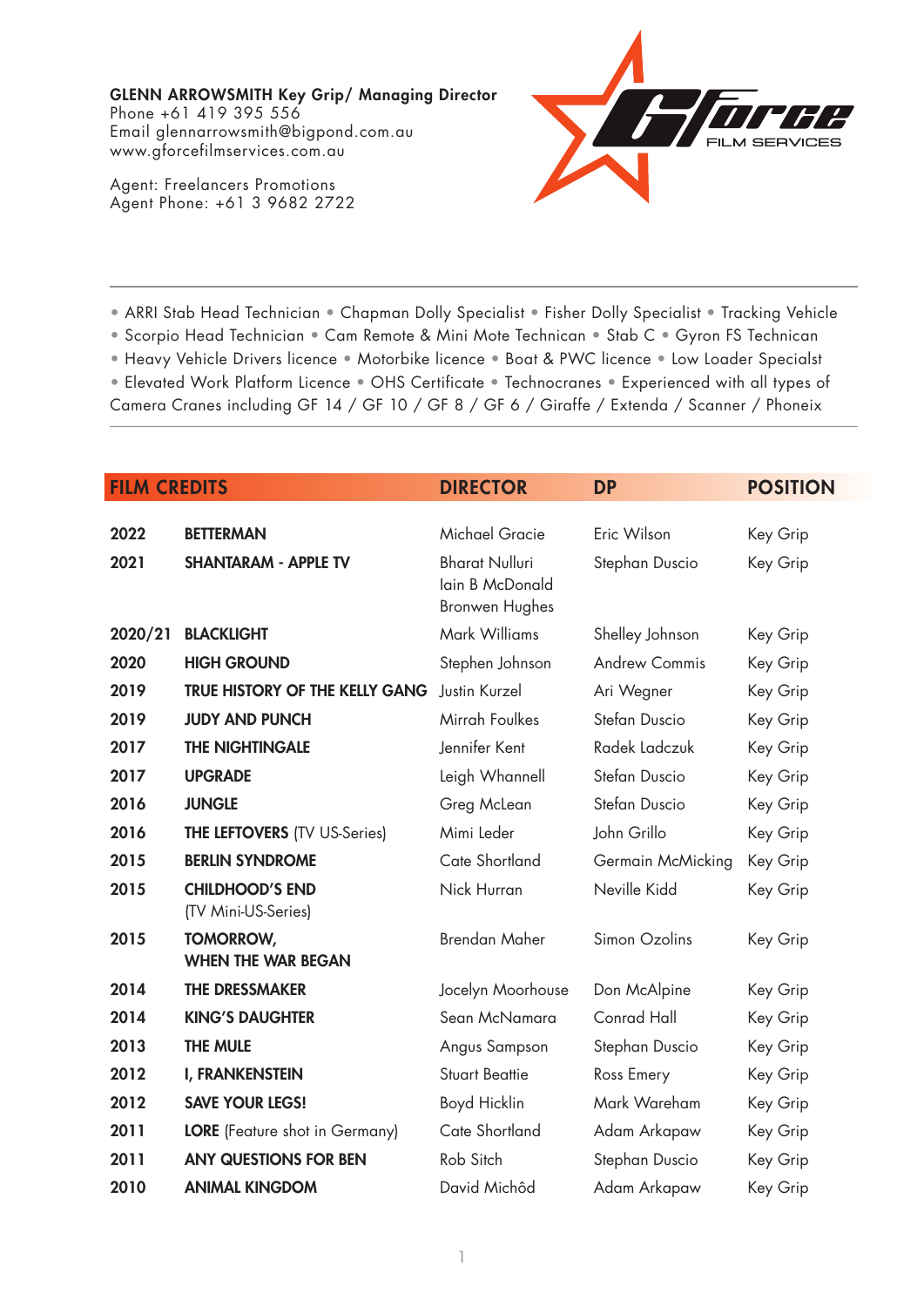Agent: Freelancers Promotions Agent Phone: +61 3 9682 2722



|         | <b>FILM CREDITS (Continue)</b>                            | <b>DIRECTOR</b>                                        | <b>DP</b>                                  | <b>POSITION</b>         |
|---------|-----------------------------------------------------------|--------------------------------------------------------|--------------------------------------------|-------------------------|
|         |                                                           |                                                        |                                            |                         |
| 2009    | <b>U2 IMAX</b>                                            | Mark Pellington                                        | Danny Ruhlmann                             | Key Grip                |
| 2009    | <b>THE LAST SUPPER (Short)</b>                            | Angus Sampson                                          | Adam Arkapaw                               | Key Grip                |
| 2008    | <b>AUSTRALIA</b>                                          | Baz Luhrmann                                           | Mandy Walker<br>Nigel Bluck<br>Greg Frazer | Key Grip 2U             |
| 2007    | <b>DYING BREED</b>                                        | Jody Dwyer                                             | Geoff Hall                                 | Key Grip                |
| 2004    | YOU AND YOUR STUPID MATE                                  | <b>Marc Gracie</b>                                     | Justin Brickle                             | Key Grip                |
| 2003    | <b>LOOT</b>                                               | Shawn Seet                                             | Jaems Grant                                | Key Grip                |
| 2003    | <b>YOUNG LIONS</b>                                        |                                                        | Carolyn Constantine                        | Key Grip                |
| 2002    | <b>TOAST TO LOVE</b><br>(Japanese Feature Film)           | Shûsuke Kaneko                                         | Mr Kim Sato                                | Key Grip                |
| 2001/02 | <b>DON'T PEEK (DARKNESS FALLS)</b><br>(US Prod)           | Jonathan Liebesman                                     | Dan Alstin                                 | Best Boy/<br>Dolly Grip |
| 2001    | <b>THE HARD WORD</b>                                      | <b>Scott Roberts</b>                                   | <b>Brian Breheny</b>                       | <b>Best Boy Grip</b>    |
| 2000/01 | <b>SCOOBY DOO (US Production)</b>                         | Raja Gosnell                                           | David Egby                                 | Best Boy/<br>Dolly Grip |
| 1999    | <b>QUEEN OF THE DAMNED</b><br>(US Production)             | Michael Rymer                                          | lan Baker                                  | Best Boy/<br>Dolly Grip |
| 1999    | <b>EQUASS THE STORY OF THE HORSE</b><br>(Imax Feature)    |                                                        | Tom Cowan                                  | Dolly/<br>Crane Grip    |
| 1998    | <b>THUNDERSTONE KIDS (Series)</b>                         | <b>Mark Defriest</b><br>Colin Budds<br>Julian McSwiney | Ron Hagen                                  | <b>Best Boy Grip</b>    |
| 1998    | <b>OUTWARD BOUND</b><br><b>DOCUMENTARY</b> (US TV Series) |                                                        | <b>Tom Cowan</b>                           | Key Grip                |
| 1998    | <b>THE MISSING</b>                                        | Manuela Alberti                                        | Geoff Hall                                 | Best Boy Grip           |
| 1998    | <b>THE CRAIC</b>                                          | Ted Emery                                              | John Wheeler                               | Best Boy Grip           |
| 1997    | <b>CRASHER (US Production)</b>                            |                                                        | John Wheeler                               | Best Boy Grip           |
| 1996    | <b>RALPH THE MOTION PICTURE</b>                           |                                                        | Vincent Donohue                            | Best Boy Grip           |
| 1995    | THE SMALL MAN                                             | John Hillcoat                                          | Andrew De Groot                            | Best Boy Grip           |
| 1995    | <b>THE SILVER STRAND (US Production) George Miller</b>    |                                                        | Dave Connell                               | <b>Assistant Grip</b>   |
| 1993    | <b>UNSOLVED MYSTERIES</b>                                 |                                                        | <b>Bob Jones</b>                           | Best Boy Grip           |

(US TV Series)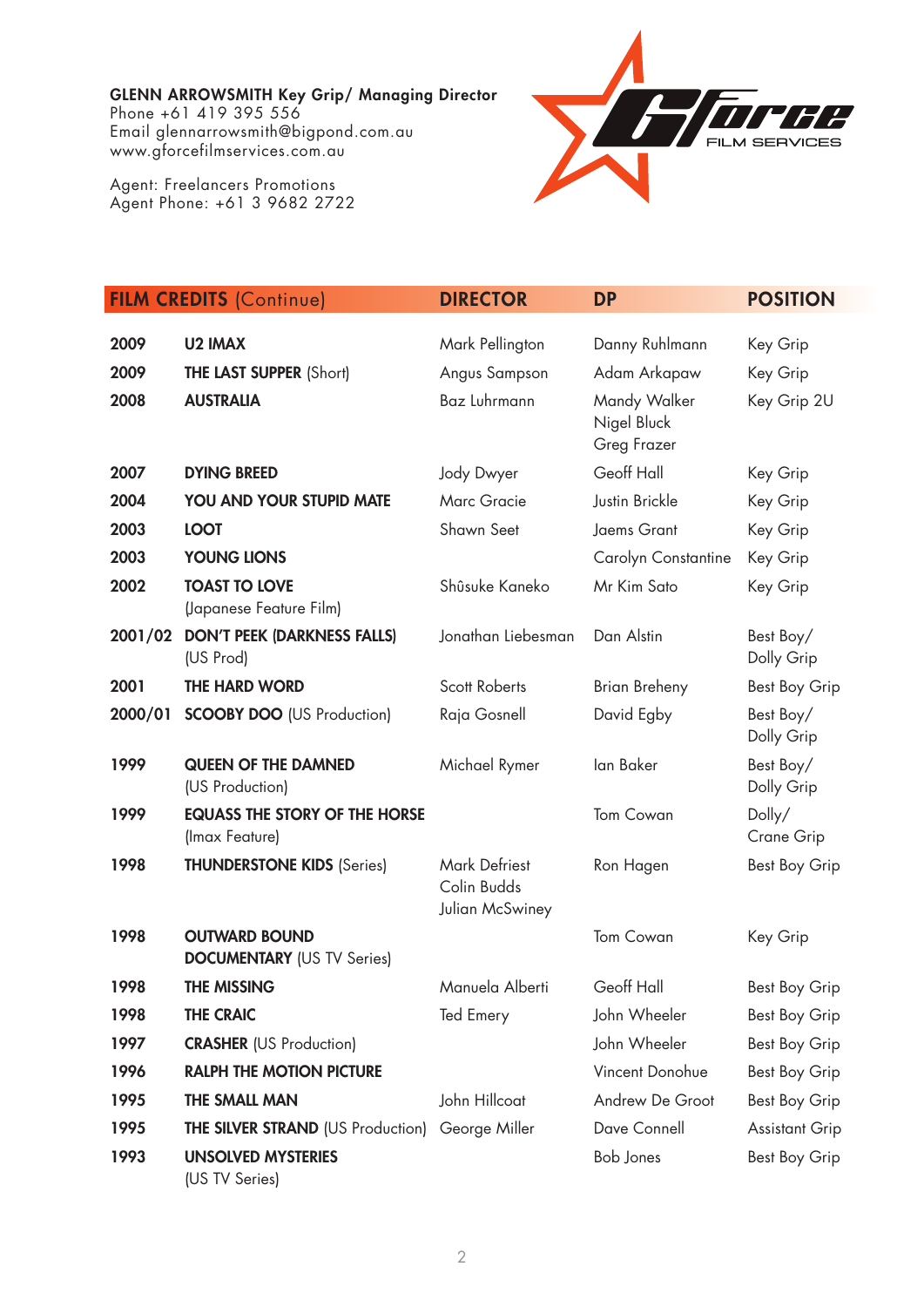Agent: Freelancers Promotions Agent Phone: +61 3 9682 2722



## TVC CLIENT LIST

| THE GUILD | THE COLONY | THE SWEETSHOP | TWO LITTLE INDIANS | THE DIRECTORS GROUP | | WINDOW PRODUCTIONS | PRODIGY | GOODOIL | J.WALTERTHOMPSON | EXIT FILMS | | REVOLVER | HERE FILMS | THE FILM BUSINESS | CHERUB PICTURES | FILM CONSTRUCTION | | 3D PICTURES | GREAT SOUTHERN FILMS | OZPAN | SILVERSCREEN | THE SYDNEY FILM COMPANY | | THE OTTO EMPIRE | THE POUND | ZEALOT FILMS | PLAYBIG | ROWAN DEAN | | LUSCIOUS INTERNATIONAL | BEACHOUSE FILMS | FINCH | AIRBAG PRODUCTIONS | | RENEGADE FILMS | FILM GRAPHICS | TANK PRODUCTIONS | VERVE FILMS | HAT PRODUCTIONS |

#### MOST RECENT TVC - KEY GRIP (INCLUDING 250 TELEVISION COMMERCIALS)

| <b>COMMONWEALTH BANK</b>       | D.O.P. | <b>Bruno Delbonnel</b> |
|--------------------------------|--------|------------------------|
| <b>NINTENDO</b>                | D.O.P. | Adam Arkapaw           |
| <b>TAC</b>                     | D.O.P. | John Seale             |
| <b>MITSUBISHI</b>              | D.O.P. | Mandy Walker           |
| <b>VICTORIA TOURISM</b>        | D.O.P. | Adam Arkapaw           |
| <b>VIRGIN AIRLINES</b>         | D.O.P. | Danny Ruhlmann         |
| <b>NATIONAL AUSTRALIA BANK</b> | D.O.P. | Germaine McMicking     |
| <b>CADBURY</b>                 | D.O.P. | Keith Wagstaff         |
| <b>MERCEDES BEN</b>            | D.O.P. | Geoff Hall             |
| <b>MCCAIN FOODS</b>            | D.O.P. | Malcolm McCulloch      |
| $7 - 11$                       | D.O.P. | Adam Arkapaw           |
| <b>MYER</b>                    | D.O.P. | Mandy Walker           |
| <b>HOLDEN</b>                  | D.O.P. | Germaine McMicking     |
| <b>TOYOTA</b>                  | D.O.P. | Yoshi Asano            |
| <b>TAC</b>                     | D.O.P. | Keith Wagstaff         |
| <b>LATINA</b>                  | D.O.P. | Danny Ruhlmann         |
| <b>WORKCOVER</b>               | D.O.P. | Graeme Wood            |
| <b>RAID FLY SPRAY</b>          | D.O.P. | Geoff Hall             |
| <b>AFL CAMPAIGN</b>            | D.O.P. | Greig Fraser           |
| <b>PURETONE MUSIC VIDEO</b>    | D.O.P. | Greig Fraser           |
| <b>OPEL CARS</b>               | D.O.P. | <b>Russell Grills</b>  |
| <b>HOLDEN</b>                  | D.O.P. | Keith Wagstaff         |
| <b>WORKCOVER</b>               | D.O.P. | lan Baker              |
| <b>DRUMSTICK</b>               | D.O.P. | Greig Fraser           |